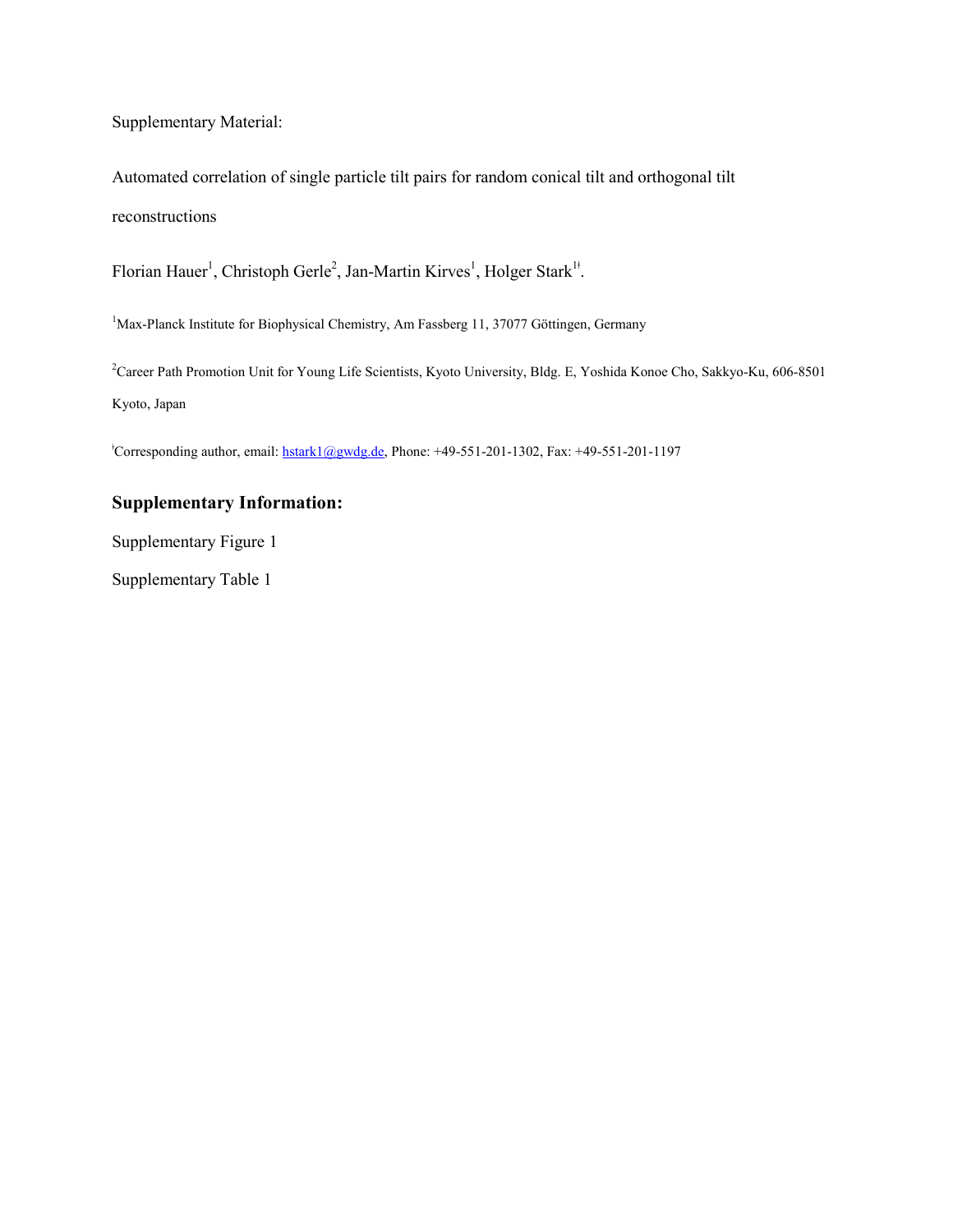Represent each coordinate P in tilted and untilted micrograph by affine invariant homogeneous barycentric coordinates (HBCs) calculated using surrounding coordinates  $P_1$ ,  $P_2$ ,  $P_3$  where

 $P = \alpha P_1 + \beta P_2 + \gamma P_3$ 

and

$$
\alpha+\beta+\gamma=1
$$

Sort  $P_1$ ,  $P_2$ ,  $P_3$  according to numerical value of  $\alpha$ ,  $\beta$ ,  $\gamma$  and calculate barycentric error  $error_{bary}$  for each combination of untilted coordinate  $P_{ut}$  and tilted coordinate  $P_t$ :

$$
error_{bary} = (\alpha_{ut} - \alpha_t)^2 + (\beta_{ut} - \beta_t)^2 + (\gamma_{ut} - \gamma_t)^2
$$

For combinations of every untilted coordinate  $P_{ut}$  with three surrounding coordinates and up to 20 tilted coordinates  $P_t$  with surrounding coordinates for the lowest  $error_{bary}$  is calculated, the underlying affine transformation is estimated as

 $P_t = AP_{ut} + t$ 

Subsequently, A and t are used to predict a coordinate set in the tilted micrograph V from  $P_{ut}$  and up to 70 surrounding points. From this coordinate set predicted from  $U$  and all coordinates in the tilted micrograph  $V$ , the enhanced Hausdorff distance (EHD) (Gope and Kehtarnavaz, 2007) is calculated:

$$
H_{EH}(U,V)=\ \max\bigl(h_{EH}(U,V),h_{EH}(V,U)\bigr)
$$

where

$$
h_{EH}(U,V)=\frac{1}{m-\psi}\sum_{u\in U}d(u,V)
$$

and

$$
d(u, V) = \min_{v \in V} ||u - v||
$$

For the set of up to 40 coordinate pairs  $P_{ut}$ ,  $P_t$  and surrounding coordiantes which were used to calculate the lowest EHDs, estimated transformation parameters A and t are used to predict coordinates in the tilted microraph from coordinates in the untilted micrograph. The error of prediction is calculated as the sum of all EHDs from the predicted coordinate sets and all coordinates in the tilted micrograph V. The combination of pairs  $P_{ut}$ ,  $P_t$  with the lowest summed EHD is selected as initial correlating point set.

For each coordinate in the untilted micrograph for which the tilt mate is not known:

- select three closest coordinates to which tilt mates are known
- calculate HBCs using these coordinates
- estimate  $A$  and  $t$  using these coordinates
- predict tilt mates using both HBCs and  $A$  and  $t$

If the coordinates in the tilted micrograph closest to the predicted coordinates are the same from both predictions and the distance to the second best prediction is two times larger than then the distance to the best prediction: accept new tilt mates



Yes

**Supplementary Figure 1** Flow Chart of the *MaverickTilt* Software.